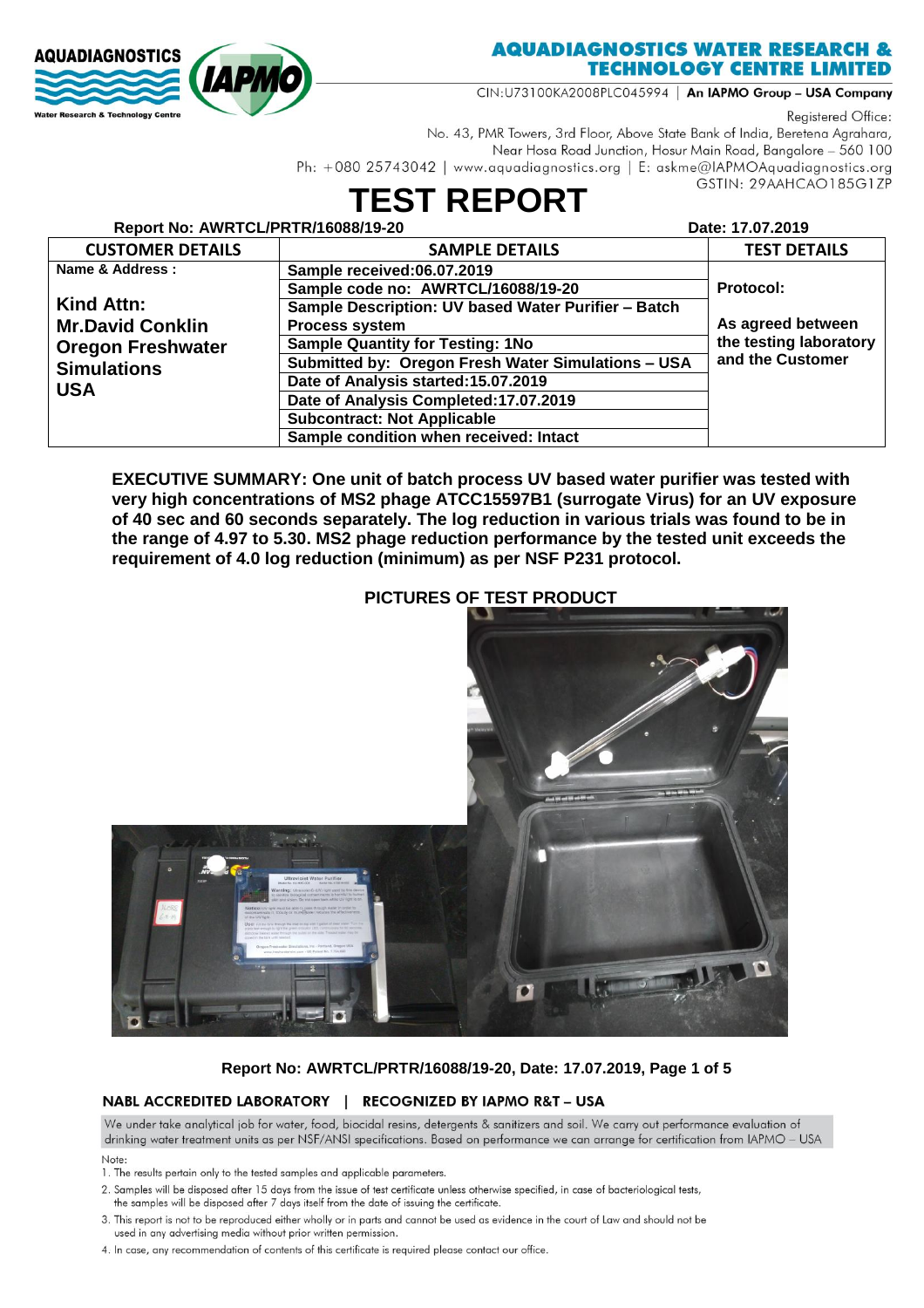

## **AQUADIAGNOSTICS WATER RESEARCH & TECHNOLOGY CENTRE LIMITED**

CIN:U73100KA2008PLC045994 | An IAPMO Group - USA Company

Registered Office:

No. 43, PMR Towers, 3rd Floor, Above State Bank of India, Beretena Agrahara, Near Hosa Road Junction, Hosur Main Road, Bangalore - 560 100 Ph: +080 25743042 | www.aquadiagnostics.org | E: askme@IAPMOAquadiagnostics.org GSTIN: 29AAHCAO185G1ZP

## PRODUCT OPERATION, SAMPLING AND RESULTS

| S.No           | <b>Operation performed</b>                                                                                                                                                                                                                                      | <b>MS2 phage</b><br><b>ATCC15597B1</b><br><b>Counts</b>                                             | %<br><b>Reduction</b>     |
|----------------|-----------------------------------------------------------------------------------------------------------------------------------------------------------------------------------------------------------------------------------------------------------------|-----------------------------------------------------------------------------------------------------|---------------------------|
| 1              | Treatment unit was cleaned by filling tap water to overflow level,<br>adding 4 drops of Sodium Hyphochlorite solution (4% -unscented). The<br>contents were allowed to sit for 1 hour. Discarded the chlorinated<br>water and flushed with unchlorinated water. | $-$<br>--                                                                                           | $-$                       |
| 2              | 20 Lit of Tap water with added PHBA to reduce UV transmittance by<br>70% was generated.<br>UVT of Tap water at 254 nm: 99.9%<br>UVT after adding PHBA at 254 nm: 70%                                                                                            | --                                                                                                  | --                        |
| 3              | To the above water MS2 phage culture was added $@180 \mu L/20$ Lit to<br>achieve $10^7$ pfu/ml ( $10^{10}$ pfu /Lit)                                                                                                                                            | $\overline{\phantom{a}}$                                                                            | --                        |
| 4              | From this water, 5 Lit volume was introduced into the bottom<br>container of the unit. After thorough mixing with a sterile glass rod,<br>samples were taken in duplicates (Lab#1)                                                                              | $7.5 \times 10^7$ Pfu/ml<br>Influent water                                                          | --<br>$(7.87 \log)$       |
|                | b). The spiked water was allowed to be held in unit for 10 minutes.<br>Samples were collected from outlet valve in duplicates (Lab #2). This<br>provides a baseline result without any treatment                                                                | $7.5 \times 10^7$ pfu /ml<br>Influent water                                                         | $(7.87 \log)$             |
| 5              | Spiked water was discarded and flushed with unchlorinated, MS2-free<br>water.                                                                                                                                                                                   | $\sim$ $\sim$                                                                                       | $\blacksquare$            |
| 6              | Treatment unit was filled with 5L of MS2 spiked water.<br>Allowed to stay for 10 minutes and samples were collected in<br>duplicates (Lab#3)                                                                                                                    | $\blacksquare$                                                                                      | $\overline{\phantom{a}}$  |
| $\overline{7}$ | a. Samples were collected in duplicates (Lab #3)                                                                                                                                                                                                                | 8.0 x 10 <sup>7</sup> pfu /ml<br>Influent water                                                     | 99.999%                   |
|                | b. Unit was cranked (from the time Green LED glows) for 40 seconds.<br>and stopped. Samples were collected in duplicates after 10 seconds<br>after stopping. MS2 (Lab #4)                                                                                       | TNTC/ml<br>78pfu/0.1ml<br><b>Treated water</b>                                                      | (5.01log)                 |
| 8              | After flushing and refilling with MS2 spiked water, the unit was<br>cranked again for 40 seconds. Samples (influent & treated water) were<br>collected<br>$(Lab \#5 \text{ and } \#6)$                                                                          | $7.5 \times 10^7$ pfu /ml<br>Influent water<br>TNTC/ml<br>80 pfu/0.1 ml<br><b>Treated water</b>     | 99.9989%<br>$(4.97 \log)$ |
| 9              | After flushing and refilling water MS2 spiked water, unit was cranked<br>for 60 seconds. (Lab #7 and #8)                                                                                                                                                        | 7.0 x 10 <sup>7</sup> pfu /ml<br>Influent water<br>TNTC/ml<br>41pfu/0.1 ml<br><b>Treated water</b>  | 99.9994%<br>$(5.23 \log)$ |
| 10             | After flushing and refilling water MS2 spiked water unit was cranked<br>again for $60$ seconds. (Lab #9 and #10)                                                                                                                                                | 8.0 x 10 <sup>7</sup> pfu /ml<br>Influent water<br>TNTC/ml<br>42 pfu/0.1 ml<br><b>Treated water</b> | 99.9995%<br>(5.30 log)    |

Pfu: Plaque forming units, TNTC: Too numerous to count

## Report No: AWRTCL/PRTR/16088/19-20, Date: 17.07.2019, Page 2 of 5

NABL ACCREDITED LABORATORY | RECOGNIZED BY IAPMO R&T - USA

We under take analytical job for water, food, biocidal resins, detergents & sanitizers and soil. We carry out performance evaluation of drinking water treatment units as per NSF/ANSI specifications. Based on performance we can arrange for certification from IAPMO - USA

Note:

1. The results pertain only to the tested samples and applicable parameters.

2. Samples will be disposed after 15 days from the issue of test certificate unless otherwise specified, in case of bacteriological tests,

the samples will be disposed after 7 days itself from the date of issuing the certificate

3. This report is not to be reproduced either wholly or in parts and cannot be used as evidence in the court of Law and should not be used in any advertising media without prior written permission.

4. In case, any recommendation of contents of this certificate is required please contact our office.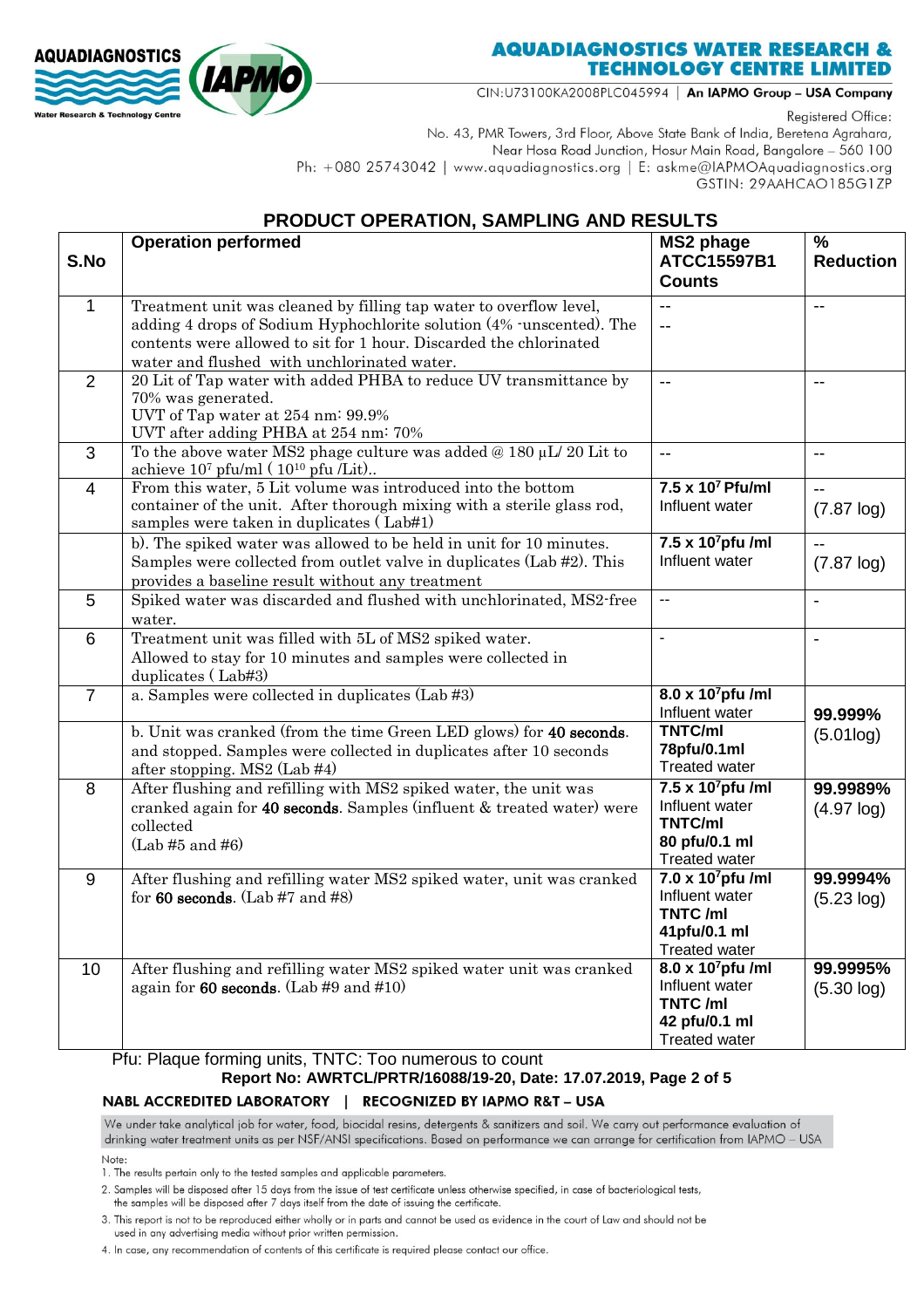

## **AQUADIAGNOSTICS WATER RESEARCH & TECHNOLOGY CENTRE LIMITED**

CIN:U73100KA2008PLC045994 | An IAPMO Group - USA Company

Registered Office:

No. 43, PMR Towers, 3rd Floor, Above State Bank of India, Beretena Agrahara, Near Hosa Road Junction, Hosur Main Road, Bangalore - 560 100 Ph: +080 25743042 | www.aquadiagnostics.org | E: askme@IAPMOAquadiagnostics.org GSTIN: 29AAHCAO185G1ZP

## **TEST WATER COMPOSITION: 20 Lit Quantity**

| <b>Test Water Characteristics</b> | <b>Recommended concentration</b> | <b>Concentration maintained</b> |  |  |
|-----------------------------------|----------------------------------|---------------------------------|--|--|
|                                   | <b>GTW #1</b>                    | by the Laboratory               |  |  |
| рH                                | 6.5 to 8.5                       | 7.41                            |  |  |
| TDS mg/L                          | 50-500                           | 338                             |  |  |
| TOC mg/L                          | $0.1 - 5.0$                      | < 1.0                           |  |  |
| <b>Turbidity NTU</b>              | $0.1$ to $5.0$                   | < 1.0                           |  |  |
| Temperature <sup>o</sup> C        | $20 \pm 5^0$ C                   | 24                              |  |  |

## **ENUMERATION OF MS2 PHAGE COUNTS IN BOTH INFLUENT & EFFLUENT WATERS:**

- 1. Influent water: Serially diluted 1 ml quantum (10 $6$  and 10 $7$ ) was plated out on double layer of TSA (Tryptone Soya agar) hard and soft agar.
- 2. Effluent water was plated out with 1 ml and 0.1 ml without dilution on double layer of TSA (Tryptone Soya agar) hard and soft agar.
- 3. All the results were expressed pfu/ml (plaque forming units) in case of Influent water after considering the dilution factor.
- 4. In case of Effluent water, the counts were expressed in pfu/0.1 ml (plaque forming unis).
- 5. TNTC: Too numerous to count in 1 ml quantity and hence it can't be expressed in terms of pfu/ml. Due to this reason it is mentioned as TNTC / ml.

### **Analysis Methods used:**

| <b>Test Water Characteristics</b> | <b>Test Method Used</b>              |
|-----------------------------------|--------------------------------------|
| рH                                | APHA 23rd edn 4500 H+B               |
| TDS mg/L                          | <b>Calibrated TDS meter</b>          |
| TOC mg/L                          | <b>HACH DR2800 Spectrophotometer</b> |
| <b>Turbidity NTU</b>              | APHA 23rd edn 2340C                  |
| Temperature <sup>0</sup> C        | <b>Calibrated thermometer</b>        |
| MS2 phage                         | <b>USEPA / APHA methods</b>          |
| <b>UVT</b>                        | UV-Vis spectrophotometer             |

#### **Report No: AWRTCL/PRTR/16088/19-20, Date: 17.07.2019, Page 3 of 5**

#### NABL ACCREDITED LABORATORY | RECOGNIZED BY IAPMO R&T - USA

We under take analytical job for water, food, biocidal resins, detergents & sanitizers and soil. We carry out performance evaluation of drinking water treatment units as per NSF/ANSI specifications. Based on performance we can arrange for certification from IAPMO - USA

Note:

- 1. The results pertain only to the tested samples and applicable parameters.
- 2. Samples will be disposed after 15 days from the issue of test certificate unless otherwise specified, in case of bacteriological tests,
- the samples will be disposed after 7 days itself from the date of issuing the certificate
- 3. This report is not to be reproduced either wholly or in parts and cannot be used as evidence in the court of Law and should not be used in any advertising media without prior written permission.
- 4. In case, any recommendation of contents of this certificate is required please contact our office.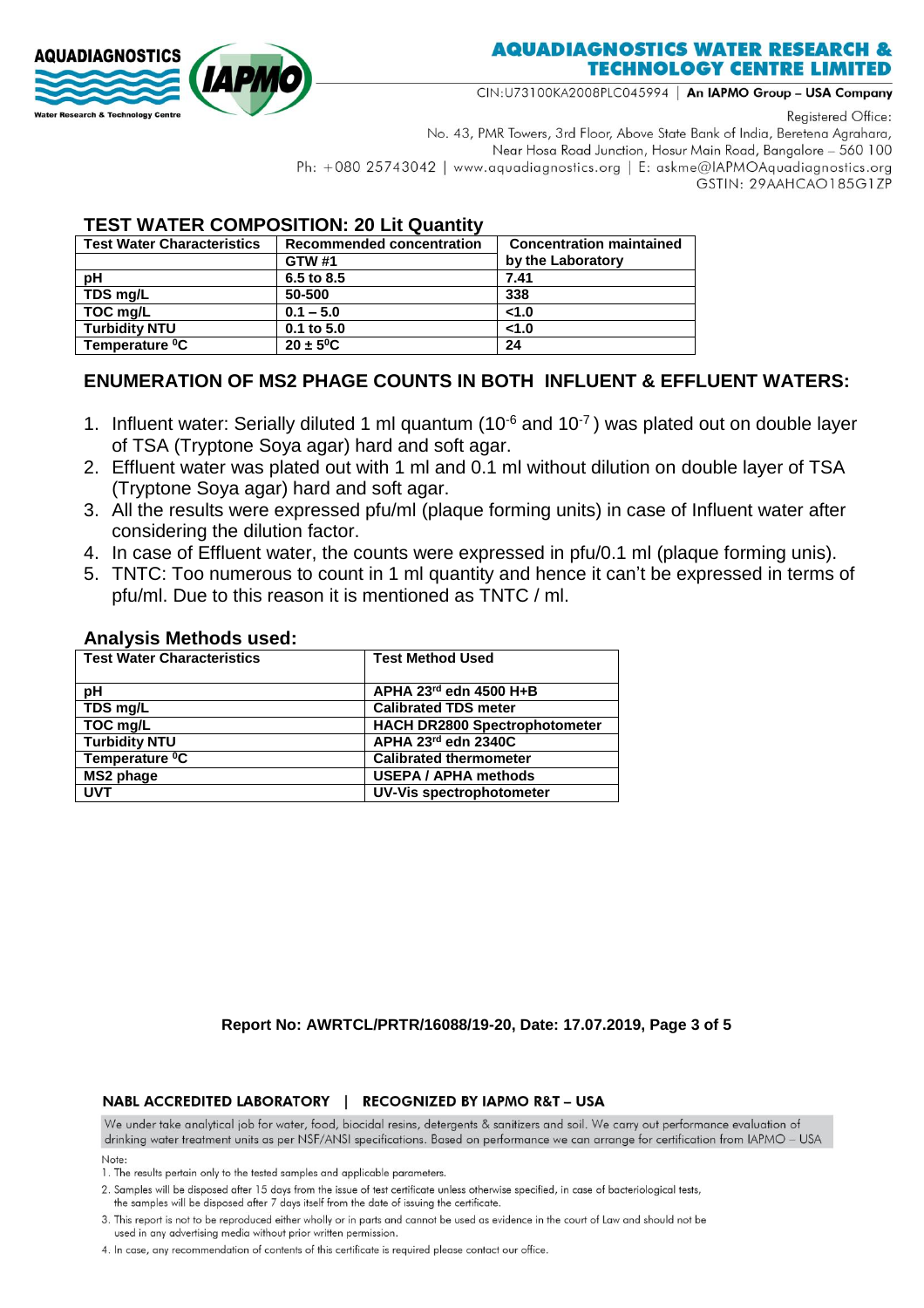

CIN:U73100KA2008PLC045994 | An IAPMO Group - USA Company

Registered Office:

No. 43, PMR Towers, 3rd Floor, Above State Bank of India, Beretena Agrahara, Near Hosa Road Junction, Hosur Main Road, Bangalore - 560 100 Ph: +080 25743042 | www.aquadiagnostics.org | E: askme@IAPMOAquadiagnostics.org GSTIN: 29AAHCAO185G1ZP

## **PICTURES OF PRODUCT OPERATION, COLLECTION OF SAMPLES AND ANALYSIS**





## **Collection of Treated water**

### **Report No: AWRTCL/PRTR/16088/19-20, Date: 17.07.2019, Page 4 of 5**

### NABL ACCREDITED LABORATORY | RECOGNIZED BY IAPMO R&T - USA

We under take analytical job for water, food, biocidal resins, detergents & sanitizers and soil. We carry out performance evaluation of drinking water treatment units as per NSF/ANSI specifications. Based on performance we can arrange for certification from IAPMO - USA

- Note:
- 1. The results pertain only to the tested samples and applicable parameters.
- 2. Samples will be disposed after 15 days from the issue of test certificate unless otherwise specified, in case of bacteriological tests,
- the samples will be disposed after 7 days itself from the date of issuing the certificate
- 3. This report is not to be reproduced either wholly or in parts and cannot be used as evidence in the court of Law and should not be used in any advertising media without prior written permission.
- 4. In case, any recommendation of contents of this certificate is required please contact our office.